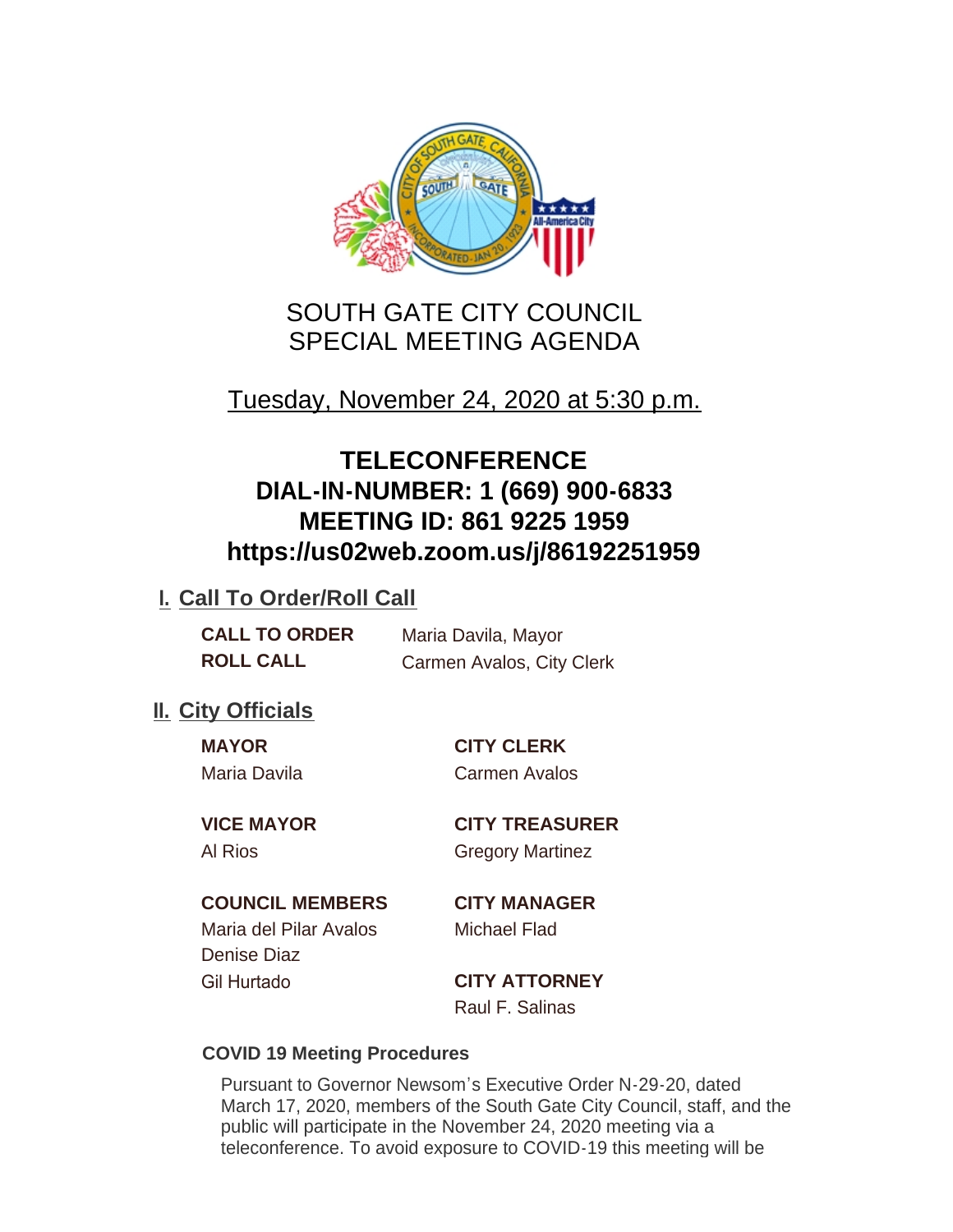teleconference. To avoid exposure to COVID-19 this meeting will be held with City Council Members participating via teleconference by calling Dial-in-Number: 1 (669) 900-6833 and Meeting ID:861 9225 1959 and https://us02web.zoom.us/j/86192251959

Additionally, you may submit your comments electronically by emailing the City Clerk at cavalos@sogate.org.

#### **Procedure for Participation:**

Any person wanting to participate may request to "speak" on an agenda item. Once acknowledged and authorized by the Mayor the person may speak. Alternatively, any person may submit comments on an item electronically by emailing cavalos@sogate.org. Submissions by email must be received 30 minutes prior to the posted start time of the meeting if emailing subject.

Subject line should read: **COMMENTS FOR ITEM \_\_\_\_\_, MEETING OF NOVEMBER 24, 2020**.

Please note, you will enter the meeting muted, but if you want to comment on an Agenda Item or during the public comment portion of the Agenda, raise your hand or press \*9 at the appropriate time indicated by the Mayor. When you are selected to speak, you will hear that you are unmuted, this is the time to make your public comments. Your patience with these changes is appreciated as the City adjusts to new ways of conducting business during the COVID-19 pandemic. Thank you.

**Accessibility:** Reasonable accommodations for individuals with disabilities will be handled on a case-by-case basis and in accordance with the Americans with Disabilities Act and Governor Newsom's Executive Order N-29-20. Please call the Office of the City Clerk at 323.563.9510.

## **Meeting Compensation Disclosure III.**

Pursuant to Government Code Section 54952.3: Disclosure of compensation for meeting attendance by City Council Members is \$650 monthly regardless of the amount of meetings.

## **Closed Session: (ATTY) IV.**

#### **1. CONSIDER THE EVALUATION OF PERFORMANCE OF A PUBLIC EMPLOYEE**

Pursuant to Government Code Section 54957 (b)(1)

a. City Manager

Documents:

#### CLOSED SESSION MEMORANDUM.PDF

#### **2. CONSIDER THE EMPLOYMENT OF A PUBLIC EMPLOYEE**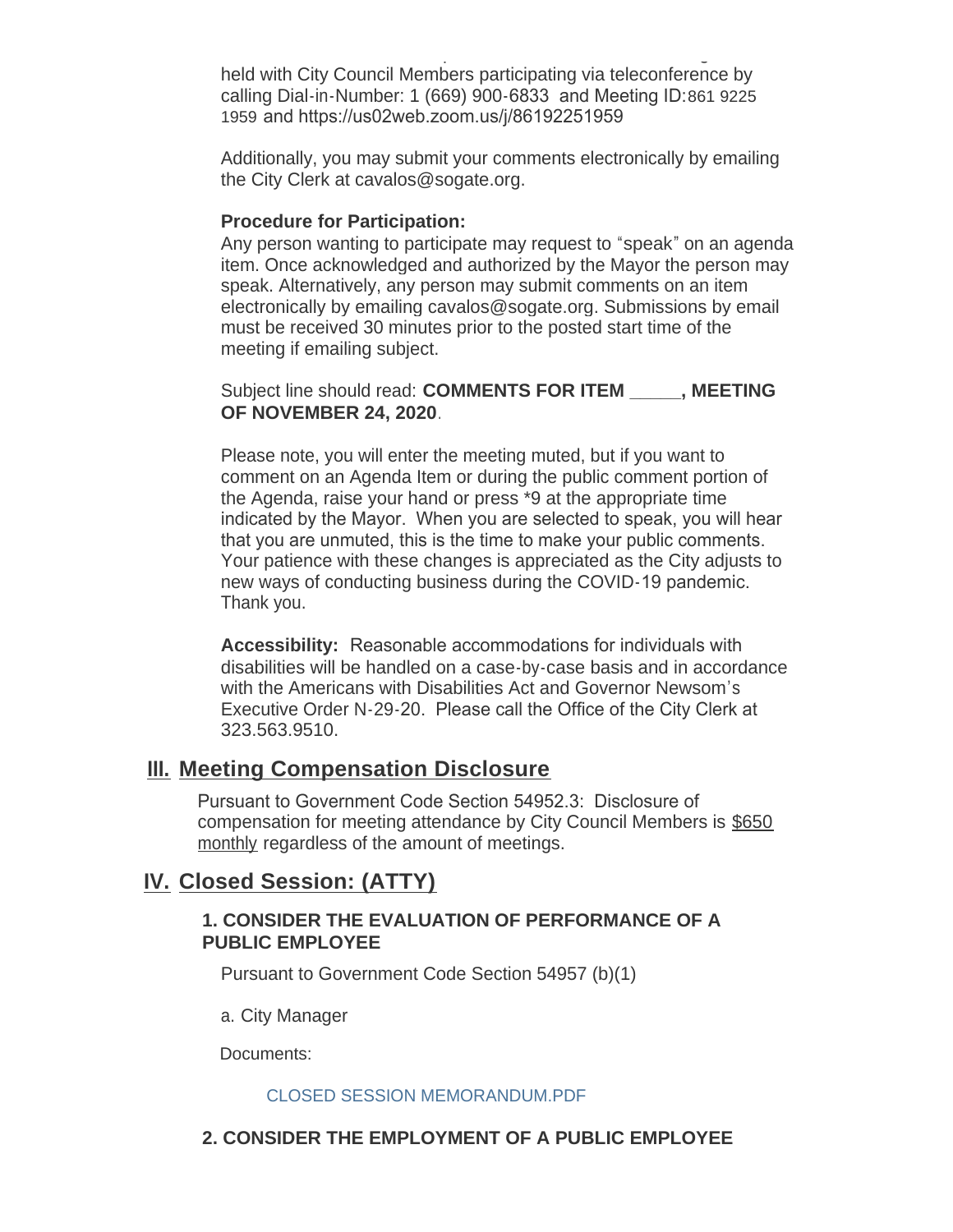Pursuant to Government Code Section 54957 (b)(1)

a. Interim City Manager

## **Special Meeting Adjournment V.**

I, Carmen Avalos, City Clerk, certify that a true and correct copy of the foregoing Meeting Agenda was posted on November 19, 2020 at 10:25 a.m., as required by law.

Carmen Avalos, CMC City Clerk

Materials related to an item on this Agenda submitted to the City Council after distribution of the agenda packet are available for public inspection in the City Clerk's Office

> 8650 California Avenue, South Gate, California 90280 (323) 563-9510 \* fax (323) 563-5411 \* [www.cityofsouthgate.org](http://www.cityofsouthgate.org/)

In compliance with the American with Disabilities Act, if you need special assistance to participate in the City Council Meetings, please contact the Office of the City Clerk.

Notification 48 hours prior to the City Council Meeting will enable the City to make reasonable arrangements to assure accessibility.